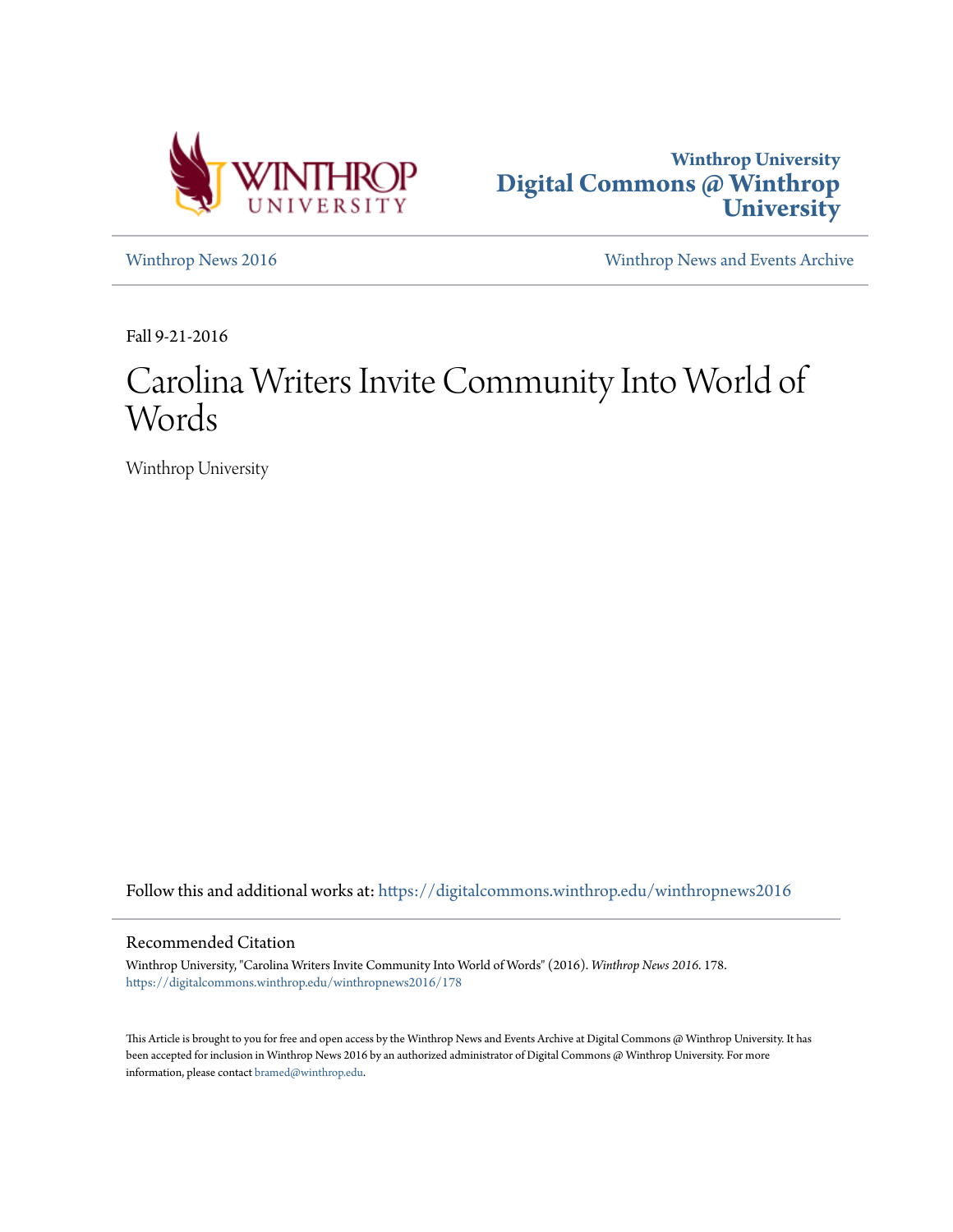

**AFFAIRS ATHLETICS GIVING**

「验費」 **O** SHARE

All News Archives RSS News Feeds

Winthrop in the News

## 09/21/2016 **Carolina Writers Invite Community Into World of Words**

## **Quick Facts**

Designed to engage and inspire writers and readers alike, the day-long festival will take place at six venues across First Ward between 11 a.m. and 9:30 p.m.

 $\blacksquare$  The first-time festival is the brainchild of the Charlotte Writers' Club, which partnered with likeminded organizations from around the region.



CHARLOTTE, NORTH CAROLINA — Uptown Charlotte's First Ward will be awash in writers on Oct. 15. Poets, novelists, screenwriters, playwrights, comedy writers, lyricists and storytellers all will be in Charlotte as part of Carolinas WordFest.

Designed to engage and inspire writers and readers alike, the day-long festival will take place at six venues across First Ward between 11 a.m. and 9:30 p.m. **Carolinas WordFest** features more than 20 writers who are North or South Carolina natives or current residents.

The first-time festival is the brainchild of the Charlotte Writers' Club, which partnered with like-minded organizations from around the region.

"The Carolinas have so many talented writers, and we want to share that wealth with the entire community," said **Gina Carroll Howard**, WordFest coordinating committee chair. "The festival will offer a smorgasbord of events for all ages and literary tastes. We hope that people will go to hear the writers they love and stay to sample others new to them. And maybe they'll be inspired to write themselves."

**Carolinas WordFest** has events for different ages.

Children's and young adult activities, which take place from 11 a.m. to 5 p.m. in **First Ward Park** and at **ImaginOn**, include a pumpkin patch, storytelling, children's bookmaking and a panel of writers for young adults who will explain how they capture teens' imaginations.

In "Voices of the New South: the Latino Experience" at the **Levine Museum of the New South**, three writers will give voice to women, children and teens in the Carolinas who are caught between two worlds.

The **Main Library's** and **Spirit Square's Knight Gallery** are the locations for 10 morning and afternoon sessions on screenwriting; storytelling; poetry, fiction and nonfiction workshops; improve; musical storytelling and drama. And audience members can help one playwright rework one of his plays.

Additionally, from 11 a.m. to 5 p.m., **Park Road Books** will operate a book market at the **Main Library** that will feature the participating writers' works, and food trucks will be in **First Ward Park** on 8th Street.

The festival closes with improv, spoken word poetry and readings from selected plays for more mature audiences. The evening program at **Spirit Square's Knight Gallery** begins at 7 p.m..